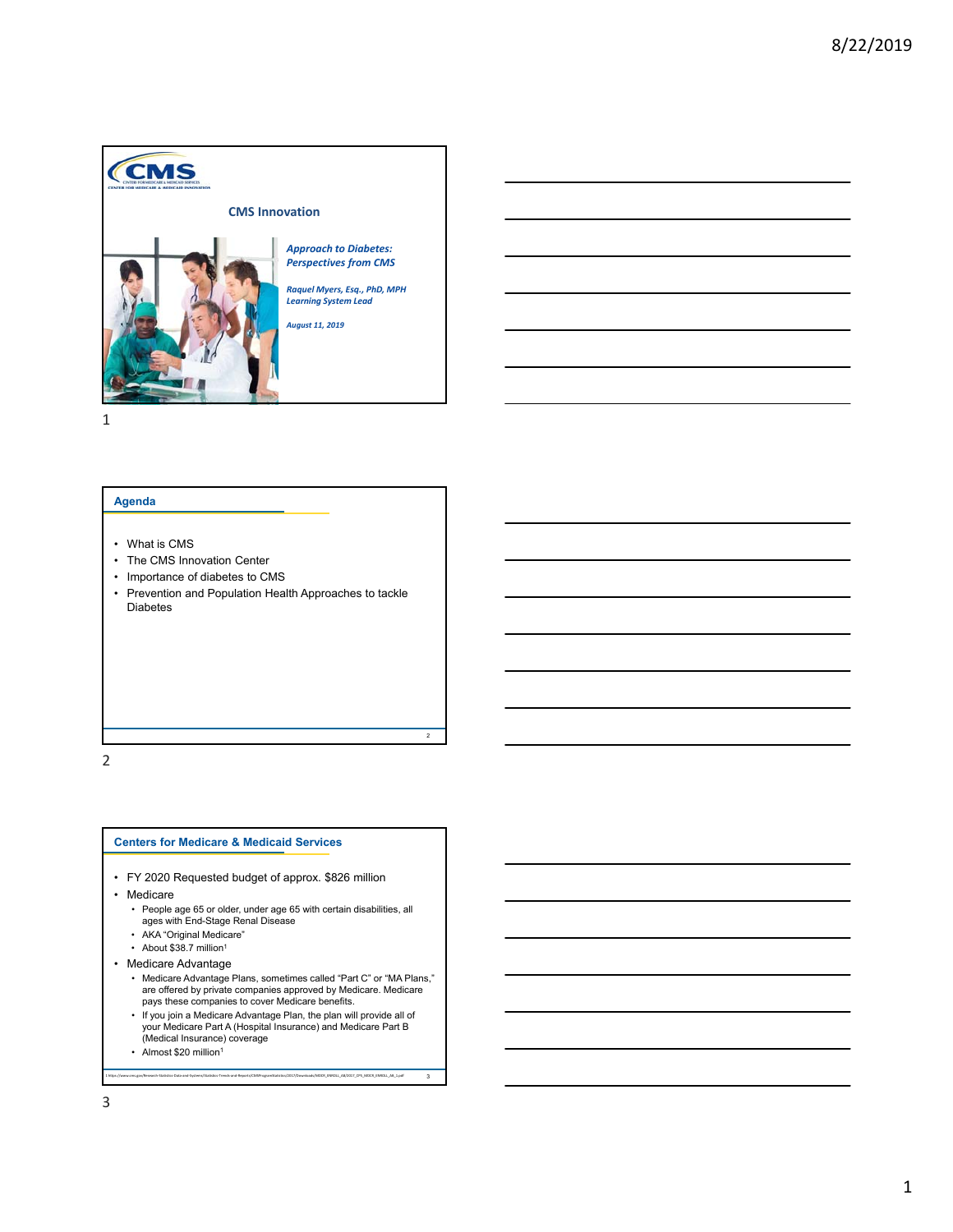## **Centers for Medicare & Medicaid Services**

- Medicaid
	- In all states, Medicaid provides health coverage for some low-income people, families and children, pregnant women, the elderly, and people with disabilities. In some states the program covers all lowincome adults below a certain income level.
	- Approx. 36 million<sup>2</sup>
- Children's Health Insurance Program (CHIP)
	- A State-Federal program offering free or low-cost health coverage for eligible children and other family members
	- $\cdot$  9.6 million<sup>2</sup>
- Federal Health Insurance Exchange

2 Data Source: Statistical Enrollment Data System (SEDS) Combined CHIP Enrollment Total Report and Form CMS‐64.EC (As of 5/1/2019)

• The ACE created a competitive private health insurance market, providing Americans and small businesses with "one-stop shopping" for affordable coverage

4

• At the close of 2019 open enrollment period, 8.4 million<sup>3</sup>

3 https://www.cms.gov/newsroom/press‐releases/cms‐releases‐final‐snapshot‐2019‐federal‐exchange‐open‐enrollment‐period

4



5



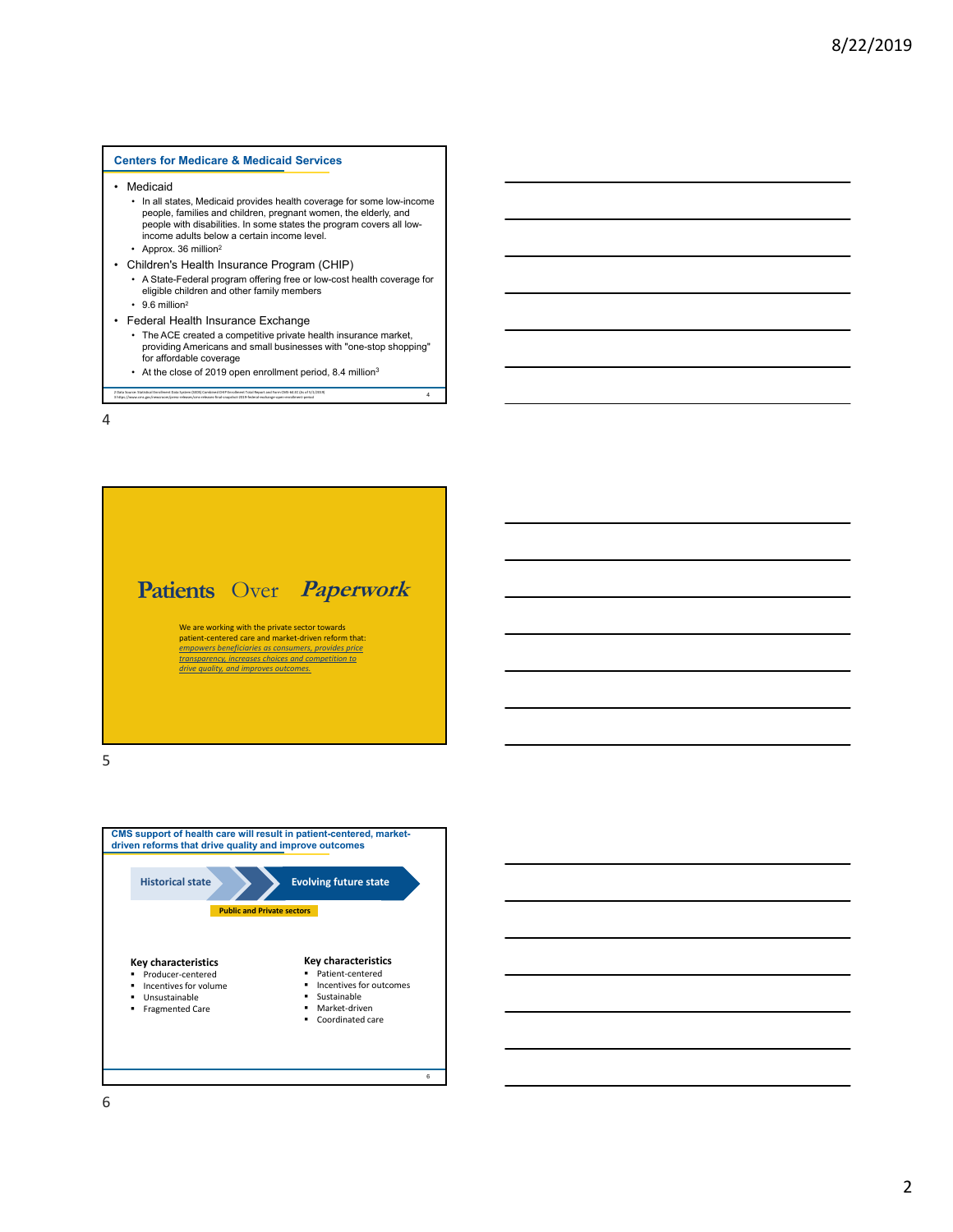|                                                    | Category 1:<br><b>Fee for Service -</b><br><b>No Link to Value</b>                                                    | Category 2:<br>Fee for Service -<br><b>Link to Quality</b>                                                                                                | Category 3:<br><b>Alternative Payment Models Built</b><br>on Fee-for-Service Architecture                                                                                                                                    | Category 4:<br><b>Population-Based Payment</b>                                                                                                                                                                                           |
|----------------------------------------------------|-----------------------------------------------------------------------------------------------------------------------|-----------------------------------------------------------------------------------------------------------------------------------------------------------|------------------------------------------------------------------------------------------------------------------------------------------------------------------------------------------------------------------------------|------------------------------------------------------------------------------------------------------------------------------------------------------------------------------------------------------------------------------------------|
| <b>Description</b>                                 | · Payments are<br>hased on<br>volume of<br>services and<br>not linked to<br>quality or<br>efficiency                  | At least a portion<br>of payments vary<br>hased on the<br>quality or<br>efficiency of<br>health care<br>delivery                                          | Some payment is linked to the<br>effective management of a<br>population or an episode of<br>care<br>· Payments still triggered by<br>delivery of services, but<br>opportunities for shared<br>savings or 2-sided risk       | · Payment is not directly<br>triggered by service<br>delivery so volume is not<br>linked to payment<br>Clinicians and<br>organizations are paid and<br>responsible for the care of<br>a beneficiary for a long<br>period (e.g., ≥1 year) |
| Medicare<br>Fee-for-<br><b>Service</b><br>examples | · Limited in<br>Medicare fee-<br>for-service<br>. Majority of<br>Medicare<br>payments now<br>are linked to<br>quality | . Hospital value-<br>based purchasing<br>· Physician Value<br>Modifier<br>Readmissions /<br><b>Hospital Acquired</b><br>Condition<br>Reduction<br>Program | Accountable Care Organizations<br>· Medical homes<br>. Bundled payments<br>Comprehensive Primary Care<br>initiative<br>Comprehensive ESRD<br>· Medicare-Medicaid Financial<br>Alignment Initiative Fee-For-<br>Service Model | · Eligible Pioneer<br>Accountable Care<br>Organizations in years 3-5<br>· Maryland hospitals                                                                                                                                             |



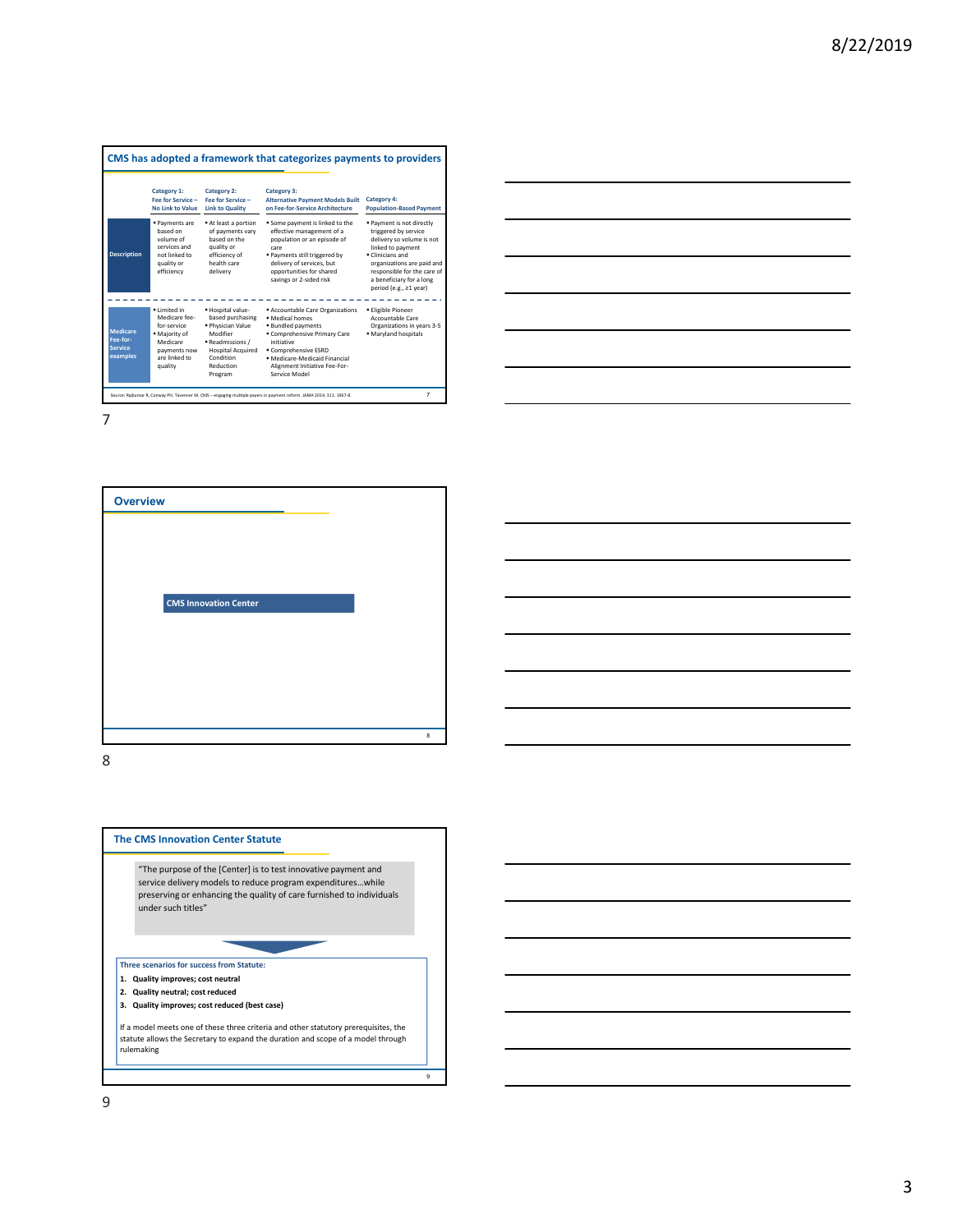







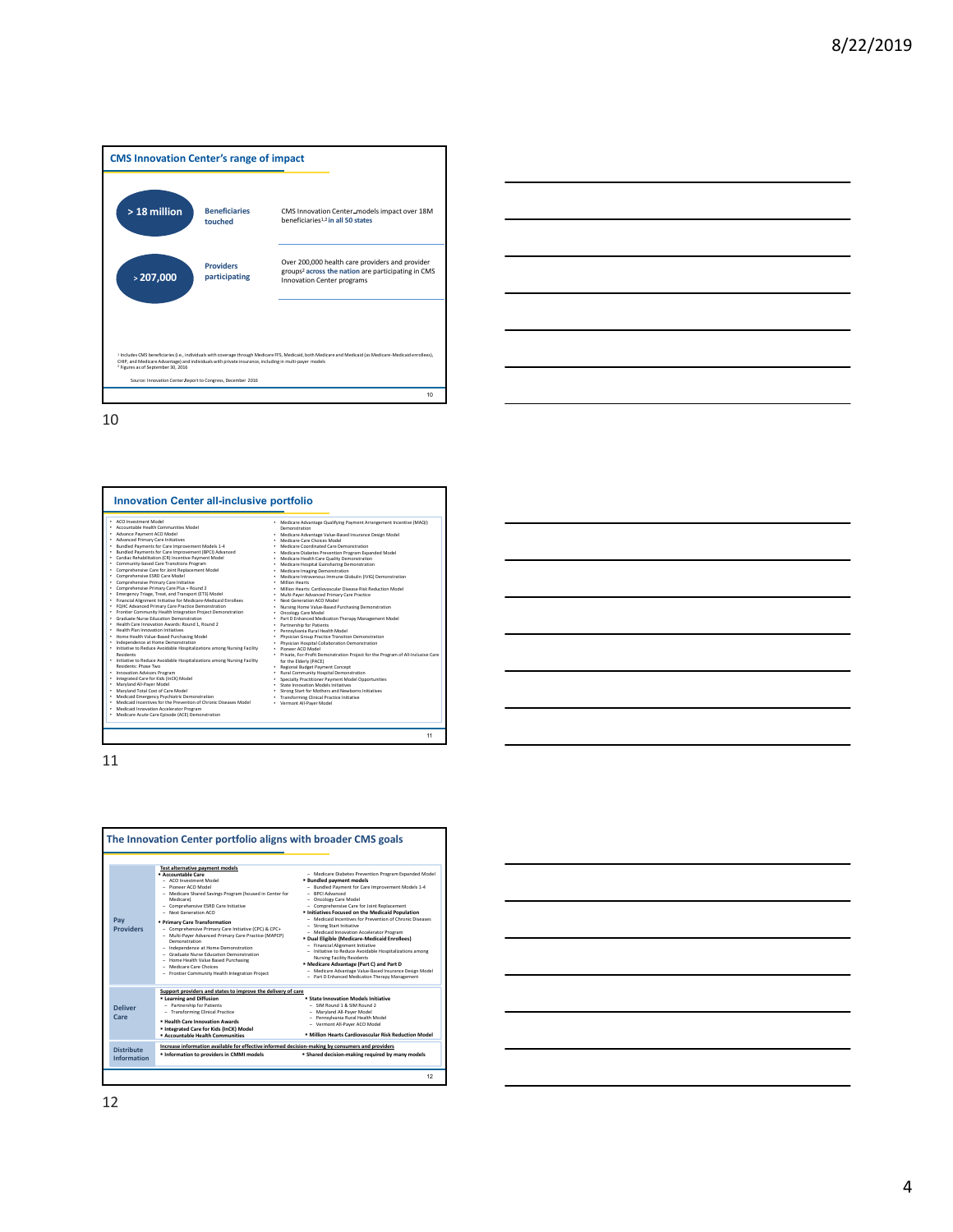



## **Why is diabetes important to CMS?**

- Diabetes affects roughly 1 in 5 Medicare beneficiaries aged 65 years and over4
- Beneficiaries with type 1 or type 2 diabetes were two to three times more likely to report fair or poor health than those without diabetes<sup>4</sup>
- Beneficiaries with type 1 or type 2 diabetes averaged more inpatient admissions per 1,000 beneficiaries (443.0 for type 1 and 349.5 for type 2) than those without diabetes (215.3) <sup>4</sup>
- Out of pocket health care costs were higher for beneficiaries with diabetes $4$

4 Jennifer Hasche; Christopher Ward; Nicholas Schluterman. Sept. 2017. Diabetes Occurrence, Costs, and Access to Care among Medicare Beneficiaries Aged 65 Years and Over.

 $\overline{14}$ 

• Including prescription out of pocket costs

https://www.cms.gov/Research‐Statistics‐Data‐and‐Systems/Research/MCBS/Downloads/Diabetes\_DataBrief\_2017.pdf

14

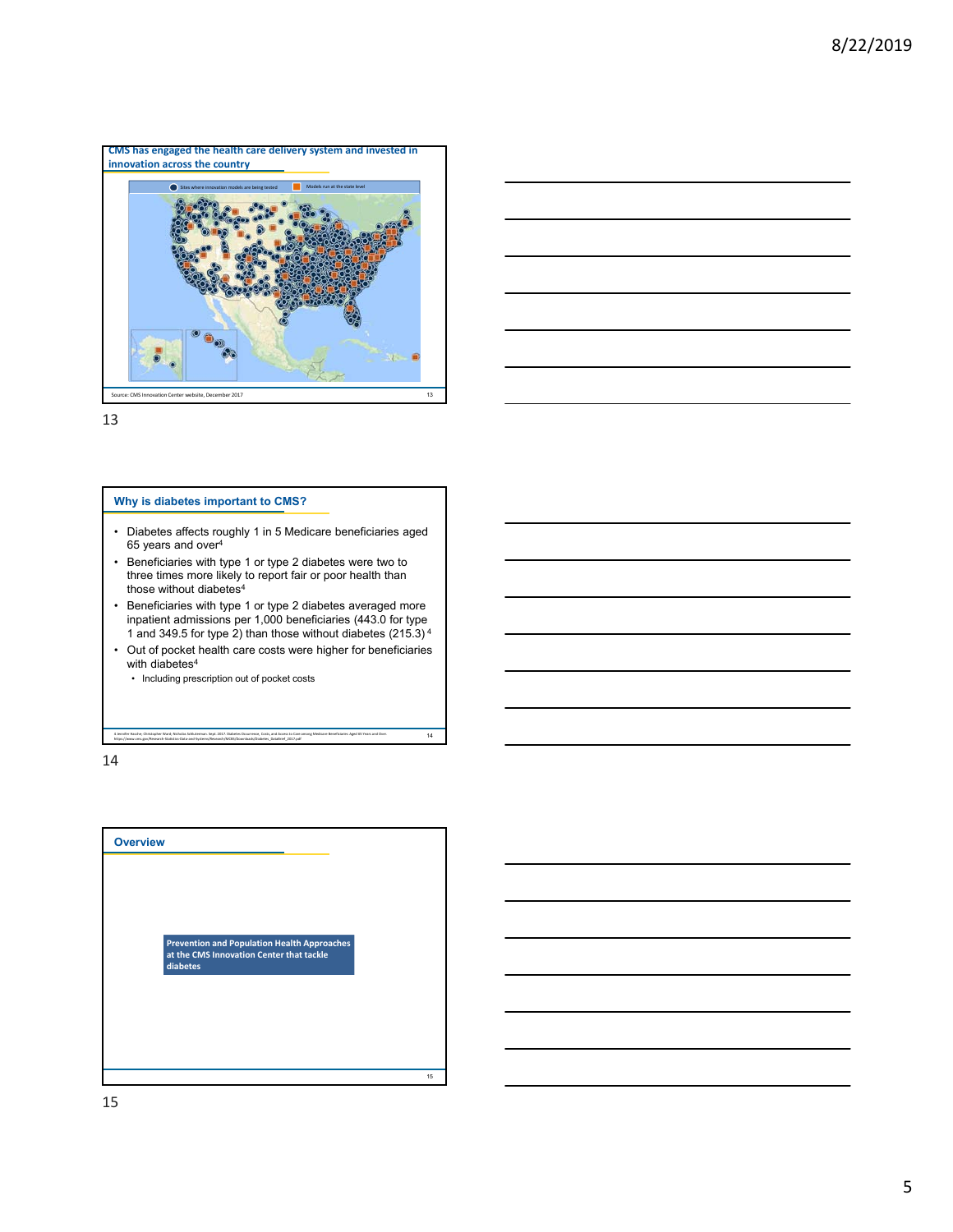|                 | Round <sub>1</sub>                                                                                                                                                                                                                         | Round <sub>2</sub>                                                                     | <b>Results and Metrics</b>                                       |
|-----------------|--------------------------------------------------------------------------------------------------------------------------------------------------------------------------------------------------------------------------------------------|----------------------------------------------------------------------------------------|------------------------------------------------------------------|
| <b>Projects</b> | 107                                                                                                                                                                                                                                        | 39                                                                                     |                                                                  |
| <b>Focus</b>    | Broad range of delivery<br>system innovations                                                                                                                                                                                              | Four themes to drive<br>innovations                                                    | Approximately<br>760,000<br>Medicare.                            |
|                 | □ 100m □ 110m □ 110m □ 110m ■ 010m ■ 010m ■ 010m                                                                                                                                                                                           | Close Chicago II stress II seems II would II                                           | Medicaid, and<br>CHIP<br>beneficiaries<br>served in Round<br>One |
|                 | The projects from HCIA Awards are:<br>generating ideas for additional tests,<br>providing promising ideas that are also being integrated into<br>future models, and<br>projects are spurring ideas to be adopted by the private<br>sector. | Projects funded<br>in all 50 states,<br>the District of<br>Columbia and<br>Puerto Rico |                                                                  |





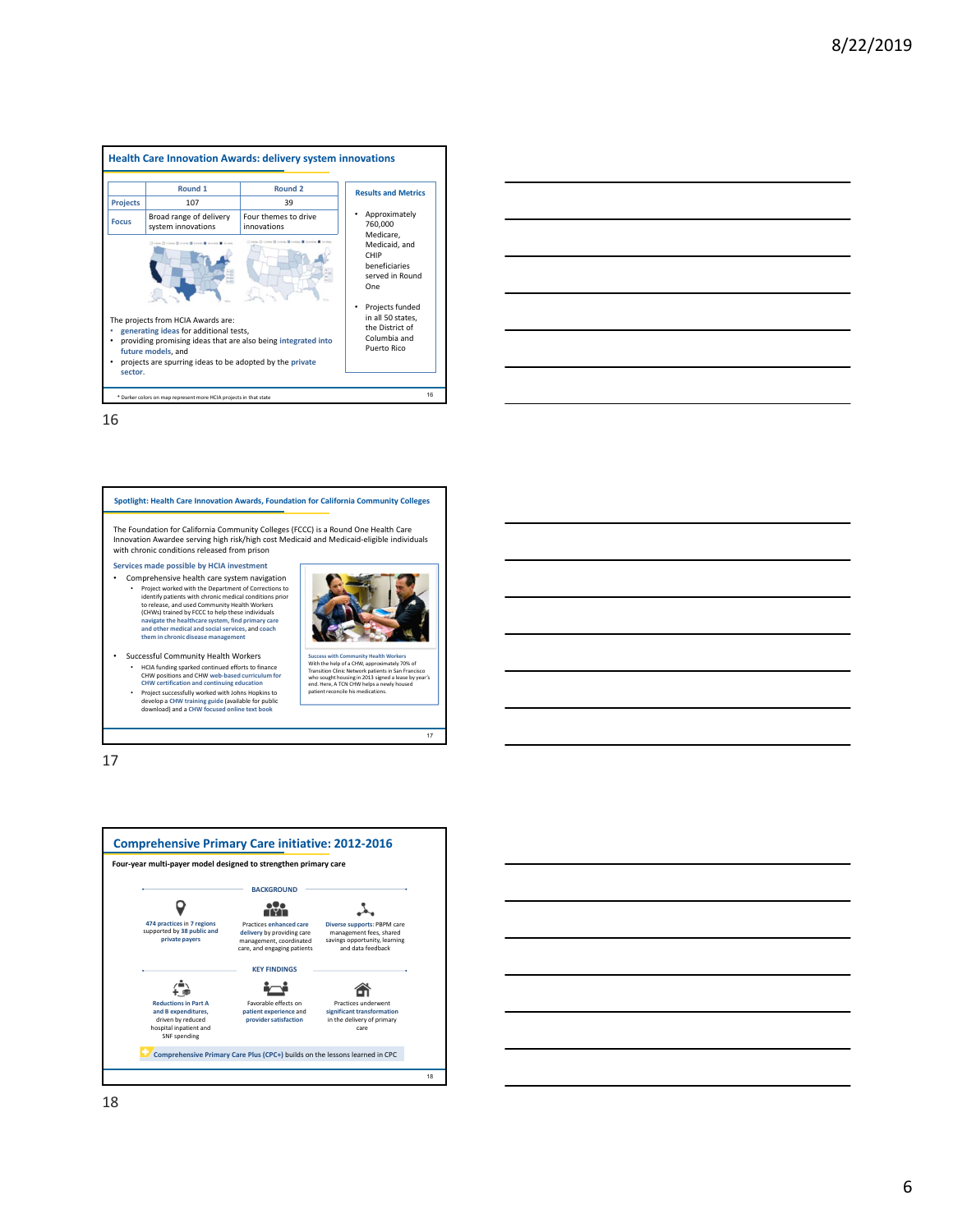#### **Comprehensive Primary Care Plus (CPC+)** *CMS's largest‐ever initiative to transform how primary care is delivered and paid for in America* **COALS PARTICIPANTS AND PARTNERS** • Advanced primary care practices in two rounds: 1. Strengthen primary care through multi‐payer payment reform and care delivery transformation. • Round 1: 2,893 practices in 14 regions • Round 2: Up to 1,000 practices in 4 regions • Two tracks to accommodate diversity of practices 2. Support clinicians to provide comprehensive care that meets the needs of all patients. • 62 public and private payers in CPC+ regions 3. Improve quality, access, and efficiency of care. • Health IT vendors partner with CMS and Track 2 practices • 5 year model: 2017‐2021; 2018‐2022 **CARE TRANSFORMATION FUNCTIONS PAYMENT REDESIGN COMPONENTS** PBPM risk‐adjusted care management fees **ACCESS** and continuity Care management Performance‐based incentive payments for quality, experience, and utilization measures that drive total cost of care ¥ Comprehensiveness and coordination For Track 2, hybrid of reduced fee-for-service<br>payments and up-front "Comprehensive<br>Primary Care Payment" to offer flexibility in<br>delivering care outside traditional office visits **Patient and caregiver engagement** Planned care and population health 19





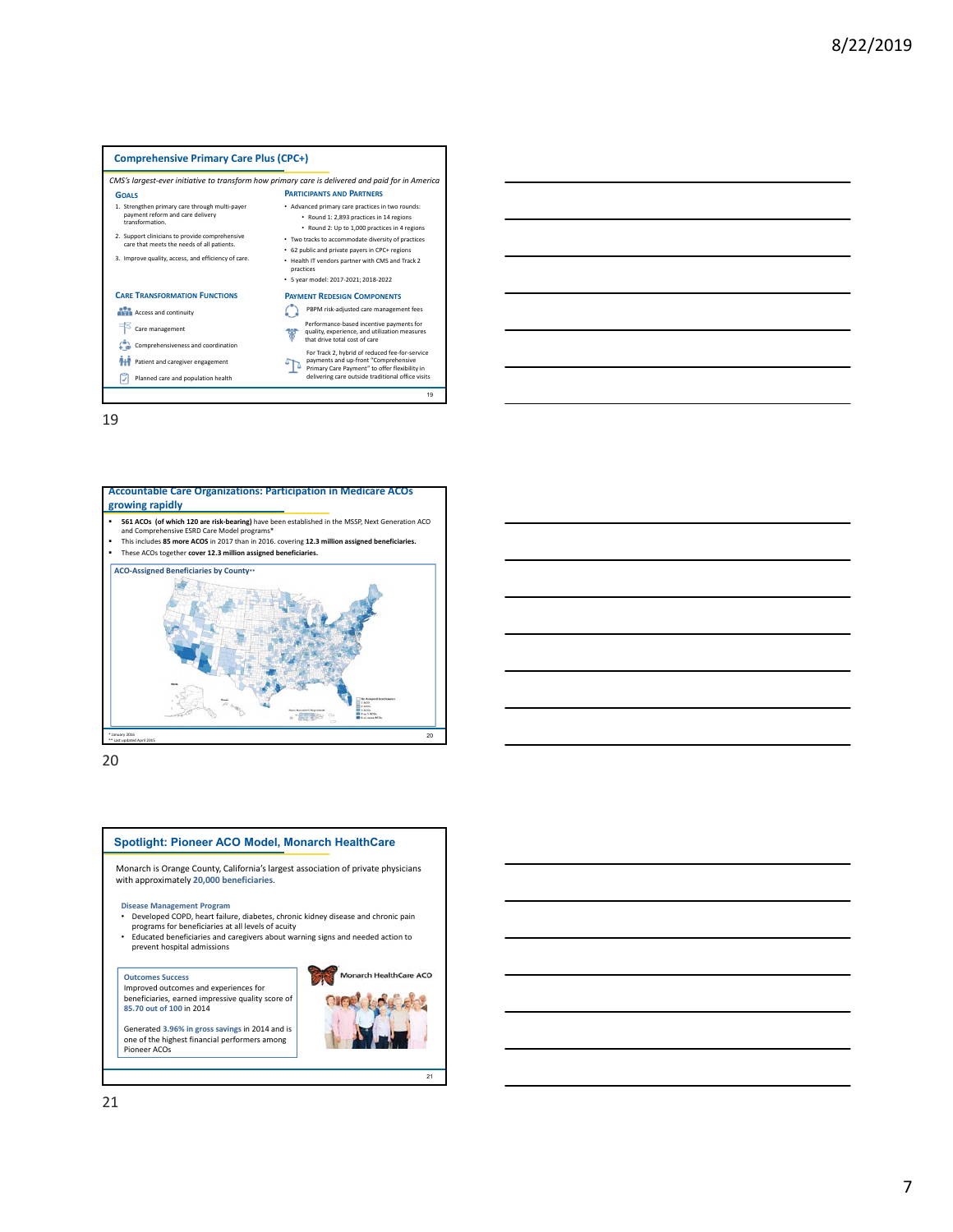

| Million Hearts® Cardiovascular Disease Risk Reduction Model will reward<br>population-level risk management                                                                                                                                                                                                                                                                                                                                                                         |                                                                                                                                                                                        |
|-------------------------------------------------------------------------------------------------------------------------------------------------------------------------------------------------------------------------------------------------------------------------------------------------------------------------------------------------------------------------------------------------------------------------------------------------------------------------------------|----------------------------------------------------------------------------------------------------------------------------------------------------------------------------------------|
| Heart attacks and strokes are a leading cause of death<br>and disability in the United States. Prevention of<br>cardiovascular disease can significantly reduce both CVD-<br>related and all-cause mortality.<br>Participant organizations<br>$\triangleright$ 516 awardees (256 Control Group and 260 Intervention<br>Group) from 47 states, the District of Columbia and Puerto<br>Rico<br>$\geq 19,000+$ practitioners serving over 3.3 million Medicare<br><b>beneficiaries</b> | <b>Payment Model</b><br>Pay-for-outcomes<br>approach<br>Disease risk assessment<br>payment<br>- One time payment (\$10<br>per beneficiary) to risk<br>stratify eligible<br>beneficiary |
| $\triangleright$ Private practices, community health centers, hospital-owned<br>practices, hospital/physician organizations<br>Participant responsibilities<br>$\triangleright$ Systematic beneficiary risk calculation* and stratification<br>Shared decision making and evidence-based risk modification                                                                                                                                                                          | Care management<br>payment<br>- Monthly payment to<br>support management,<br>monitoring, and care of<br>beneficiaries identified<br>as high-risk<br>- Amount varies based              |
| <b>Population health management strategies</b><br>Reporting of risk score through certified data registry<br>*Uses American College of Cardiology/American Heart Association (ACA/AUA) Atherosclerotic Cardiovascular<br>Disease (ASCVD) 10-year pooled cohort risk calculator                                                                                                                                                                                                      | upon population-level<br>risk reduction<br>23                                                                                                                                          |